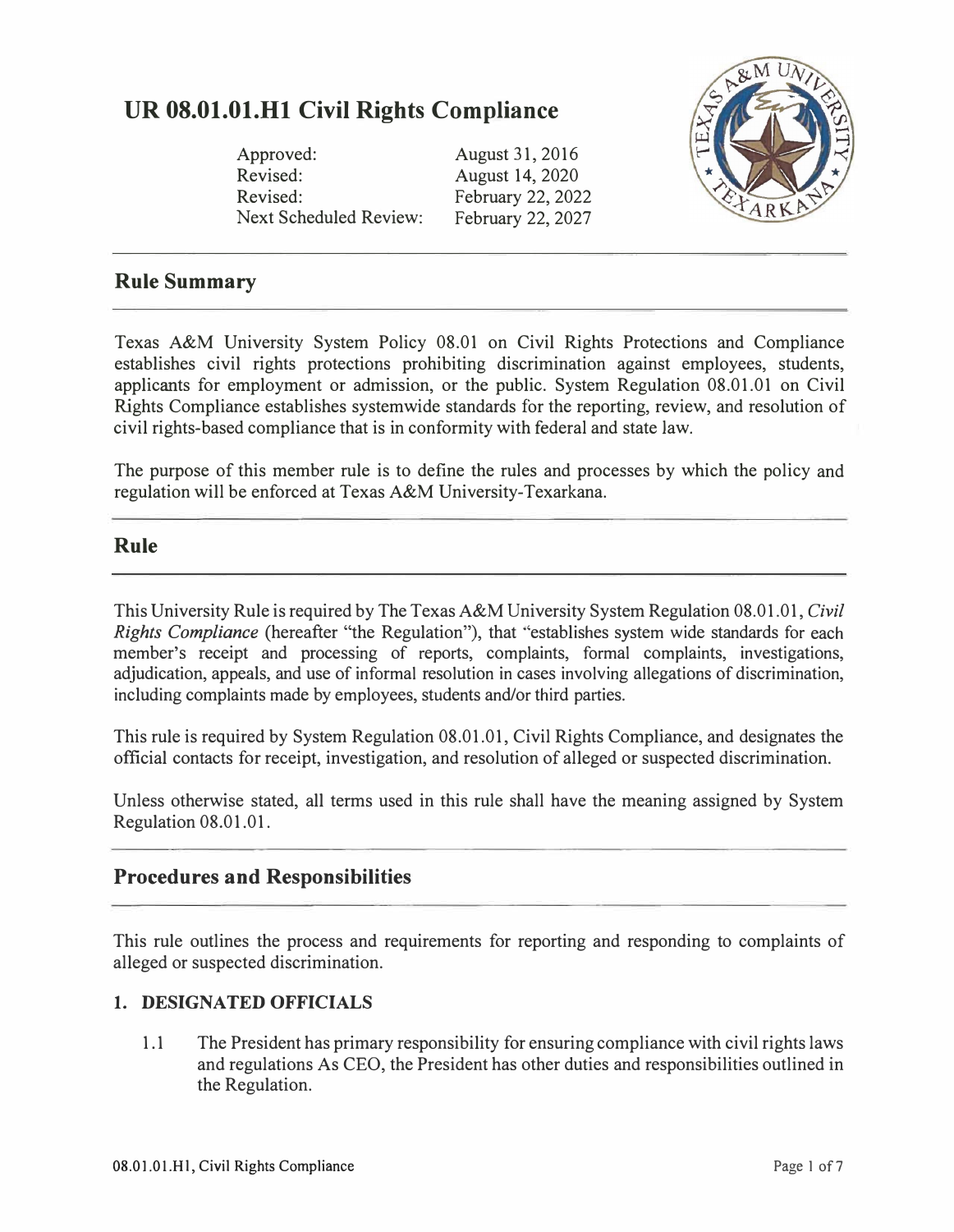- $1.2$ The Human Resources Director (903-223-3012, cbanks@tamut.edu) is the designated official responsible for overseeing the civil rights protection programs at A&M-Texarkana for faculty and non-faculty employees.
- 1.3 The Director of Compliance and Risk Management (903-334-6755, compliance  $\omega$  tamuted u) is the designated official responsible for overseeing the civil rights protection programs at A&M-Texarkana for students.
- The designated officials will ensure that all allegations of discrimination are promptly, 1.4 thoroughly, and equitably investigated and resolved.
- 1.5 The Director of Compliance and Risk Management serves as the university's Title IX Coordinator. The Title IX Coordinator must be informed of all incidents of alleged sex discrimination, including sexual harassment, reported to a university employee, regardless of where the complaint is initiated, investigated, or resolved. The Director of Human Resources and the Director of Student Life have been designated as Deputy Title IX Coordinators.
- 1.6 The designated officials shall report any complaints, appeals or reports of discrimination to the System Ethics and Compliance Office (SECO).
- 1.7 The designated officials will periodically follow up on situations in which discrimination is found to ensure that the situation has not reoccurred.
- 1.8 All those involved in the administration of civil rights complaints shall complete training as outlined in System Regulation  $08.01.01$ , Civil Rights Compliance §1.9 and shall be consistent with the Minimum Training Requirements for Civil Rights Investigations, Advisement, Adjudication, Appeals, and Information Resolution in The Texas A&M University System included in the appendix to this document.

### 2. RESPONSIBILITIES OF ALL EMPLOYEES AND STUDENTS

- $2.1$ All employees and students are responsible for ensuring their work and educational environments are free from discrimination. When alleged or suspected discrimination is experienced by, observed by or made known to an employee in the course and scope of their employment, the employee is required to report that information as outlined in System Regulation 08.01.01, Civil Rights Compliance. An employee's failure to report alleged or suspected discrimination or knowingly making a false report with the intent to harm or deceive, may result in disciplinary action, including dismissal.
- $2.2$ Only certain employees may keep complaints of discrimination confidential, as outlined in System Regulation 08.01.01, Civil Rights Compliance §2.3. All other employees informed of possible discrimination should advise the reporter that they cannot keep the information confidential and are required to report it. Employees should inform the reporter that confidential guidance may be obtained at the Counseling Center (for students) or from the Employee Assistance Program.
- $2.3$ Students should promptly report an incident to the designated official for students as identified in this rule.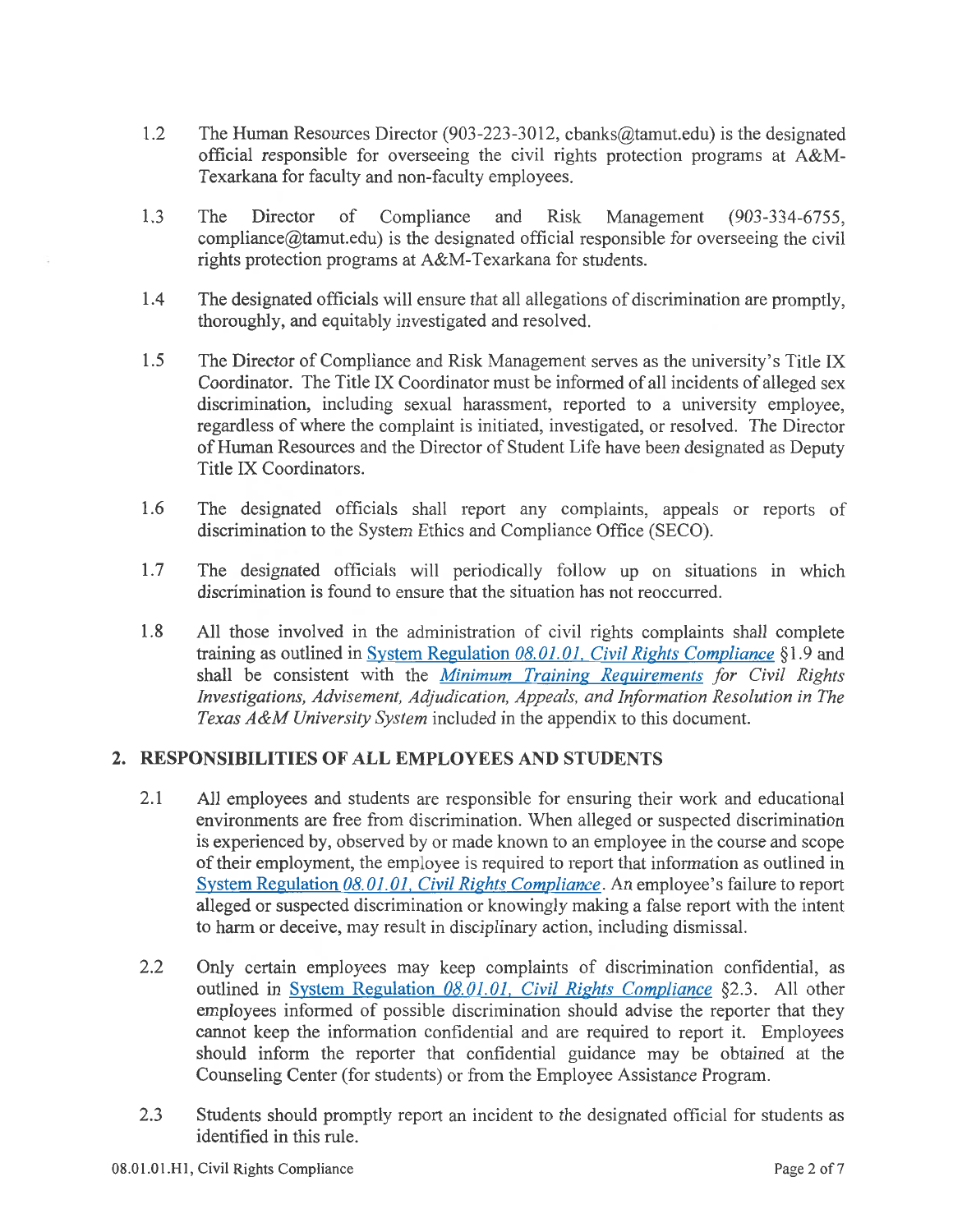- A third party (including, but not limited to, anyone receiving services from A&M- $2.4$ Texarkana, vendors and private business associates) should promptly report an incident(s) involving an employee or student to the A&M-Texarkana Human Resources Director or Director of Compliance and Risk Management.
- $2.5$ All employees must and students should cooperate fully with those conducting an investigation pursuant to this rule.
- No employee or student may retaliate against a person for filing a complaint or 2.6 participating in an investigation under this rule. Employees and students must not retaliate against administrative personnel for processing civil rights investigations under this Rule. Prohibited conduct is outlined in System Regulation 08.01.01, Civil Rights Compliance §2.11.
- $2.7$ Regardless of the method of resolution or the outcome, reporters may at any time file a complaint with any local, state or federal civil rights office, including the Equal Employment Opportunity Commission, the Texas Workforce Commission's Civil Rights Division, and/or the U.S. Department of Education's Office for Civil Rights.

### 3. RESPONSIBILITIES OF THE SYSTEM ETHICS AND COMPLIANCE OFFICE (SECO)

SECO, in coordination with OGC, will serve as the liaison between A&M-Texarkana and any local, state, or federal agency investigating a complaint of discrimination or conducting a civil rights audit or review, as outlined in System Regulation 08.01.01, Civil Rights Compliance §3.

### 4. CIVIL RIGHTS COMPLAINT PROCESSING

- $4.1$ Complaints
	- 4.1.1 Except as specified in  $\S$  2.2, an employee who experiences, observes, or becomes aware of alleged discrimination must promptly report the incident(s) to their supervisor, an administrator, or the designated officials outlined in  $\S1.2$ and 1.3 of this document. If the employee reasonably believes that an incident constitutes sexual harassment, sexual assault, dating violence, or stalking and that the incident is alleged to have been committed by or against a person who was a student enrolled at or an employee of the institution at the time of the incident, the employee must promptly report to the incident to the Title IX Coordinator or Deputy Title IX Coordinator, as designated in §1.5 of this document.
	- For purposes of this rule and System Policy 08.01, Civil Rights Protections and  $4.1.2$ Compliance and System Regulation 08.01.01, Civil Rights Compliance, all Graduate Assistants will be considered employees if the incident(s) occurred in the context of their employment. If the incident(s) occurred within the context of their student status, the Assistant Vice President for Student Affairs will be responsible for resolution. For purposes of this rule and  $System Policy 08.01$ . Civil Rights Protections and Compliance and System Regulation 08.01.01. Civil Rights Compliance, student workers are considered students.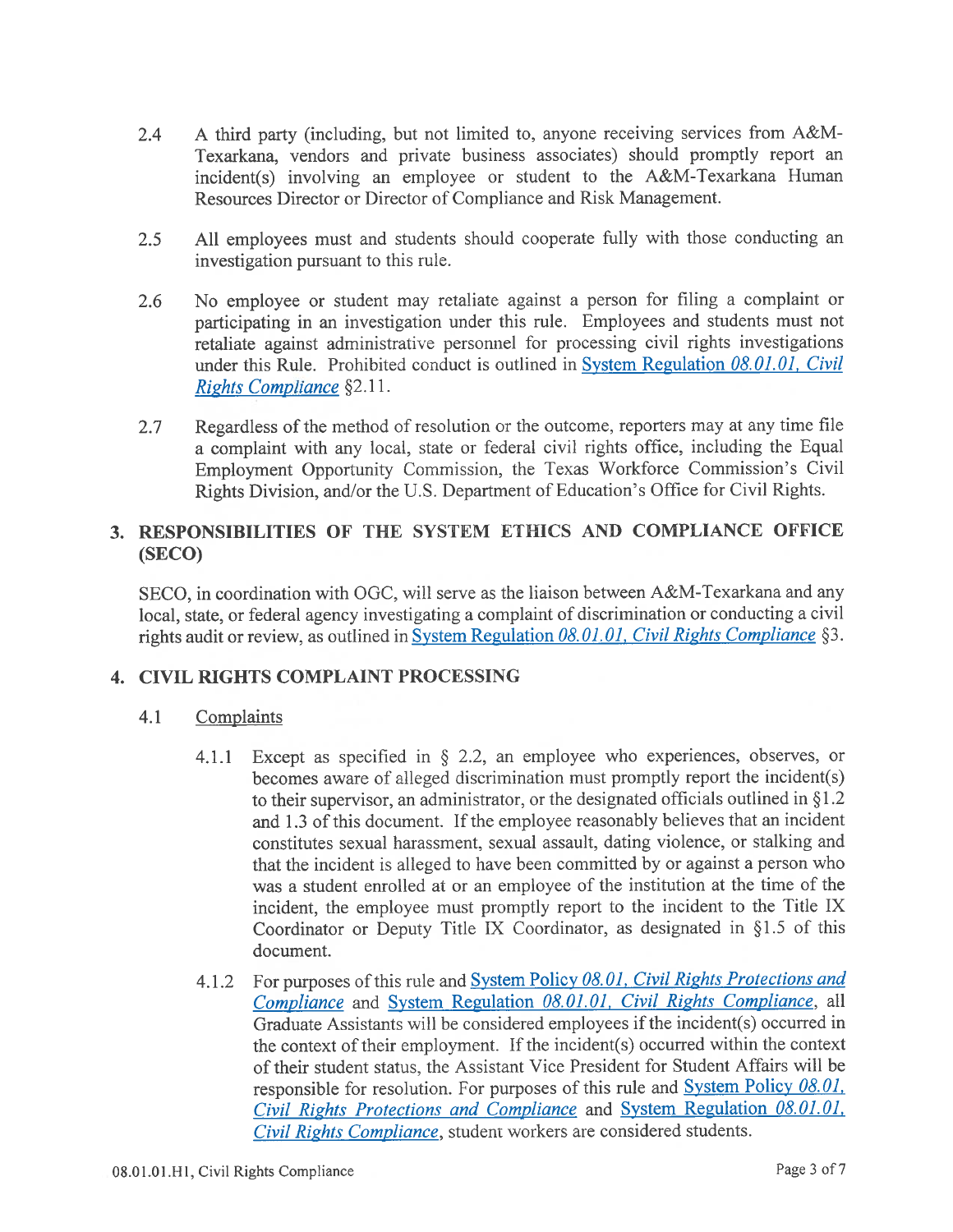- An employee or student is not required to report discrimination to a direct  $4.1.3$ supervisor or to the alleged offender. The alleged offense may instead be reported to another supervisor, administrator, or the designated officials named in §1.2 and 1.3. Complaints against a staff or faculty member filed with a supervisor or administrator should be sent to the appropriate official immediately. The designated official must report the complaint to SECO and OGC in writing within two (2) business days.
- A&M-Texarkana also provides an anonymous online reporting tool through the  $4.1.4$ EthicsPoint tool on their website.

#### $4.2$ Investigation and Adjudication

- 4.2.1 Investigation and Adjudication shall follow the process and timelines outlined in \$4.2 of System Regulation 08.01.01, Civil Rights Compliance.
- In cases with a student respondent, A&M-Texarkana employs a Hearing Officer  $4.2.2$ model for most Civil Rights complaints. A Hearing Panel model may be used if potential sanctions involving separation from the university (suspension or expulsion.
- The Title IX Coordinator has the authority to institute corrective measures in  $4.2.3$ Title IX cases where a student is the respondent. The Director of Human Resources has the authority to institute corrective measures in Title IX cases where an employee is the respondent. Authority to institute corrective measures means authority to redress harassment for complaints involving only Title IX and sex-based misconduct.

#### 4.3 Decisions (non sex-based cases)

- 4.3.1 The decision-making process for non sex-based cases against an employee or third party shall follow the process and timeline outlined in in §4.3 of System Regulation 08.01.01, Civil Rights Compliance.
- 4.3.2 For student respondent cases, the investigation report will be used as directed in the Code of Conduct.
- $4.4$ **Sanctions** 
	- A description and range of possible disciplinary sanctions and remedies that  $4.4.1$ may be implemented following the determination of responsibility for discrimination are outlined in the Code of Conduct.
	- Any employee who has been found to have been discriminated against, or 4.4.2 retaliated against another employee, student, or third party may be subject to disciplinary action up to and including termination, in accordance with applicable law, policies, regulations and rules. Any employee who is found to have sexually harassed or engaged in sex-based misconduct (as defined by System Regulation 08.01.01, Civil Rights Compliance) against another member of the university community shall have their employment terminated.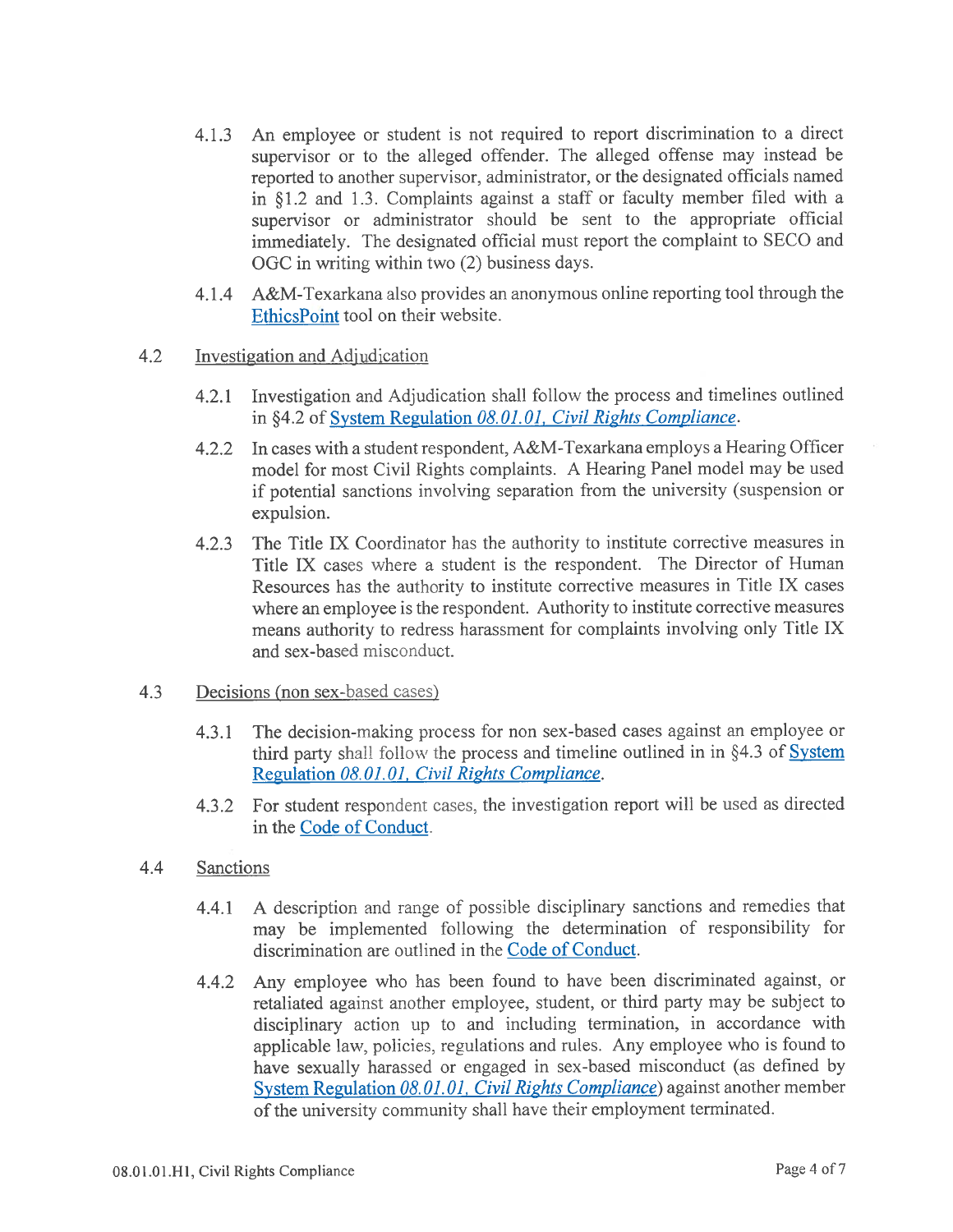- 4.4.3 Any student who has been found to have been discriminated against, sexually harassed, and/or retaliated against another student, employee, or third party may be subject to disciplinary action up to and including expulsion.
- All employees and students are expected to cooperate in an investigation  $4.4.4$ covered by this rule. Any employee or student who knowingly and intentionally provides false information during the course of an investigation may be subject to disciplinary action up to and including termination or expulsion.
- A&M-Texarkana has adopted the Model Sanctioning Matrix for Sexual  $4.4.5$ Violence and Sexual Harassment Violations by Students in the Texas A&M University System as its guideline for sanctions and remedies for sexual harassment or sexual misconduct student violations.

#### $4.5$ Appeals

- The appeals process shall follow the process and timeline outlined System  $4.5.1$ Regulation 08.01.01, Civil Rights Compliance.
- The appellate authority shall be a properly trained administrator who has had  $4.5.2$ no previous involvement and/or participation in the investigation and/or decision. In cases where a student is the respondent, the Vice President of Student Enrollment, Engagement, and Success shall serve as the appellate authority. In cases where an employee is the respondent, the University President shall serve as the appellate authority. In the case that the identified appellate authority cannot serve, they may appoint an appropriate designee.
- Any student receiving a sanction of separation (expulsion or suspension) may  $4.5.3$ appeal the sanction in accordance with the Code of Conduct.

#### 4.6 **Information Resolution**

The Informal Resolution process is available, as outlined in System Regulation 08.01.01, Civil Rights Compliance §4.6 any time prior to the determination of a final decision.

### **Related Statutes, Policies, or Requirements**

Family Educational Rights and Privacy Act (FERPA)

The Equal Pay Act of 1963

Title VII of The Civil Rights Act of 1964, as amended

The Age Discrimination in Employment Act of 1967

The Age Discrimination Act of 1975

Title IX of The Education Amendments of 1972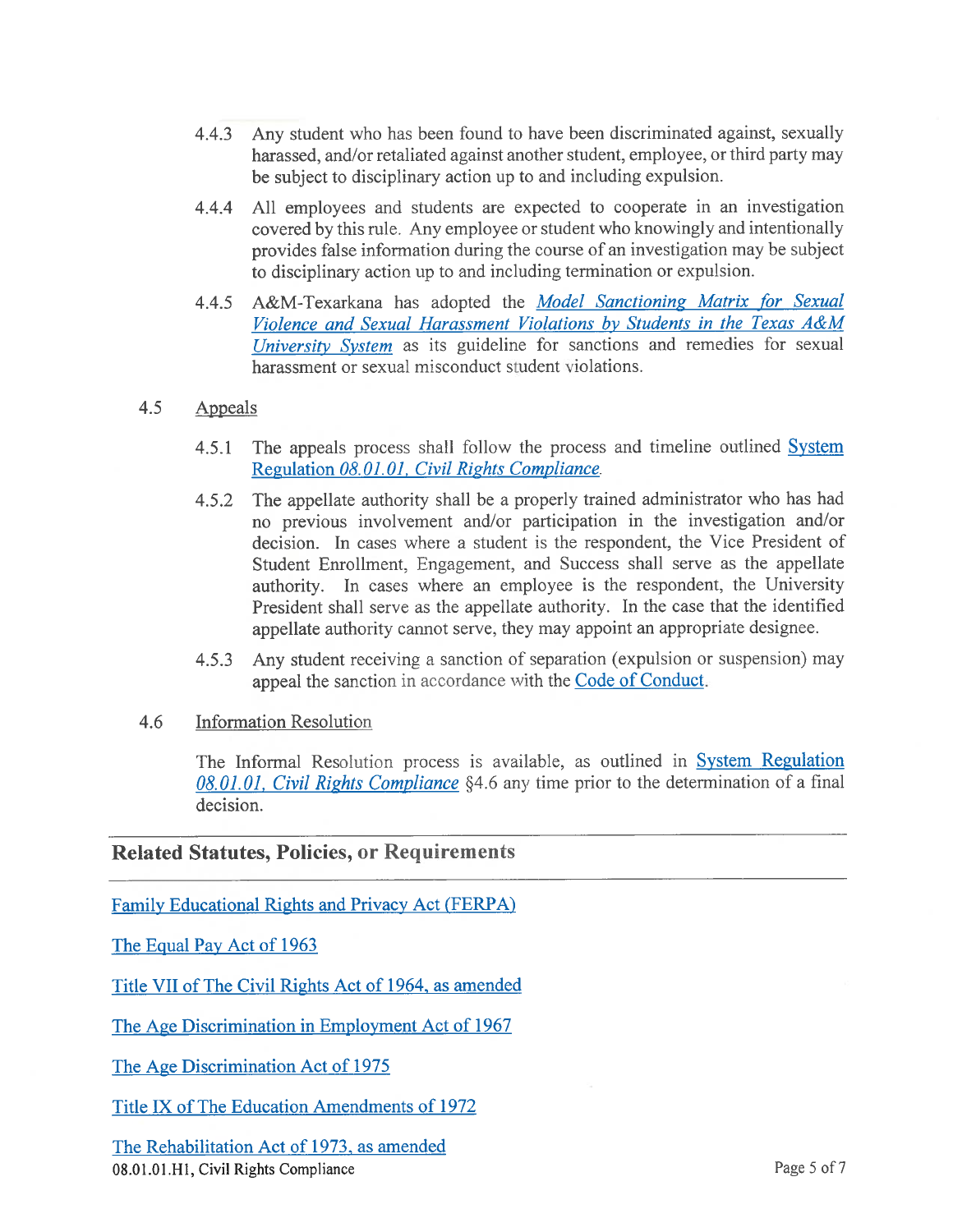The Americans with Disabilities Act of 1990, as amended

The Genetic Information Nondiscrimination Act of 2008

Executive Order 11246, as amended

**Executive Order 13672** 

**Texas Fair Housing Act** 

Tex. Educ. Code 51 Subchapter E-2, Reporting Incidents of Sexual Harassment, Sexual Assault, Dating Violence, and Stalking

Tex. Educ. Code § 51.9363, Sexual Assault Policy

Tex. Educ. Code §51.9365, Electronic Reporting Option for Certain Offenses

Tex. Educ. Code §51.9366, Amnesty for Students Reporting Certain Incidents

Texas Labor Code, Chapter 21, Employment Discrimination

System Policy 08.01, Civil Rights Protections and Compliance

System Regulation 08.01.01, Civil Rights Compliance

System Policy 12.01, Academic Freedom, Responsibility, and Tenure

**System Policy 32.01, Employee Complaint and Appeal Procedures** 

System Regulation 32.01.01, Complaint and Appeal Procedure for Faculty Members

System Regulation 32.01.02, Complaint and Appeal Process for Non-faculty Employees

A&M-Texarkana Student Code of Conduct

## Appendix

Model Sanctioning Matrix for Sexual Violence and Sexual Harassment Violations by Students in the Texas A&M University System

Minimum Training Requirements for Civil Rights Investigations, Advisement, Adjudication, Appeals, and Information Resolution in The Texas A&M University System

## **Contact Office**